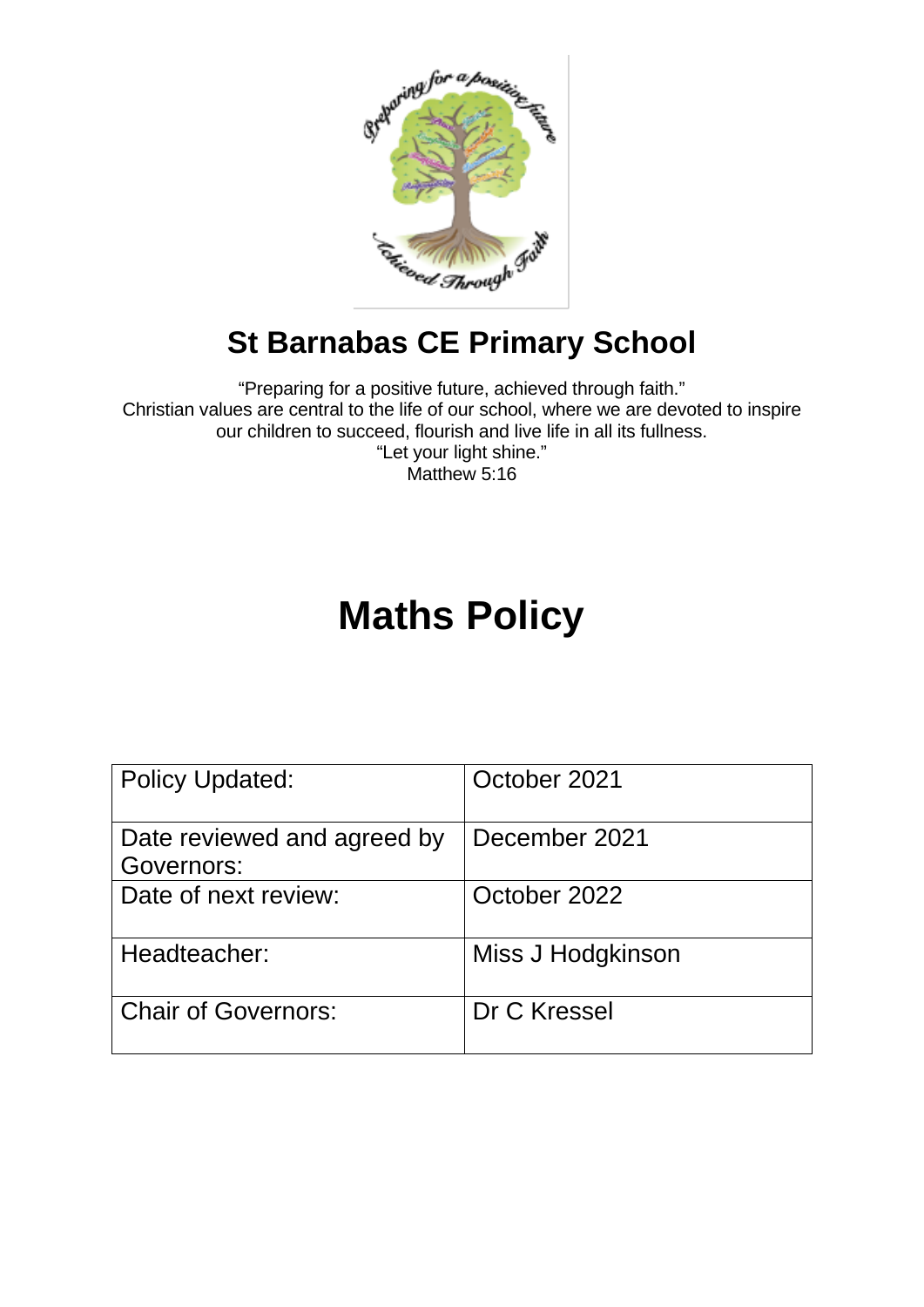At St Barnabas, Maths teaching and learning is linked closely to some of our Christian values of persevering in the face of problems 'letting your light shine.' We want our children to think like mathematicians developing skills of communicating thinking, generalising, conjecturing, justifying and reasoning.

The aims of the Maths Curriculum follow that of the National Curriculum, ensuring children have secure understanding of not only declarative knowledge but also procedural and conditional knowledge. We believe that, and ensure through our teaching, mathematics is a rich and creative subject in which all pupils can succeed and experience success.

## **Aims**

The national curriculum for mathematics aims to ensure that all pupils:

● become fluent in the fundamentals of mathematics, including through varied and frequent practice with increasingly complex problems over time, so that pupils develop conceptual understanding and the ability to recall and apply knowledge rapidly and accurately.

● reason mathematically by following a line of enquiry, conjecturing relationships and generalisations, and developing an argument, justification or proof using mathematical language.

● can solve problems by applying their mathematics to a variety of routine and non-routine problems with increasing sophistication, including breaking down problems into a series of simpler steps and persevering in seeking solutions.

Furthermore we aim to:

- enable pupils to be proficient, competent and confident with numbers and the number system, calculations, measures, shape and space and statistics.
- enable the children to master the curriculum, to broaden and deepen their knowledge and understanding.
- foster positive attitudes towards mathematics by developing pupils' confidence, independence, persistence and co-operative skills.

Research and development by the NCETM (National Centre for Excellence in the Teaching of Mathematics) has been influential in our development of pedagogy surrounding the teaching of mathematics and has shaped our understanding of 'Teaching for Mastery'. The NCETM produced '5 Big Ideas' for Teaching for Mastery; they are:

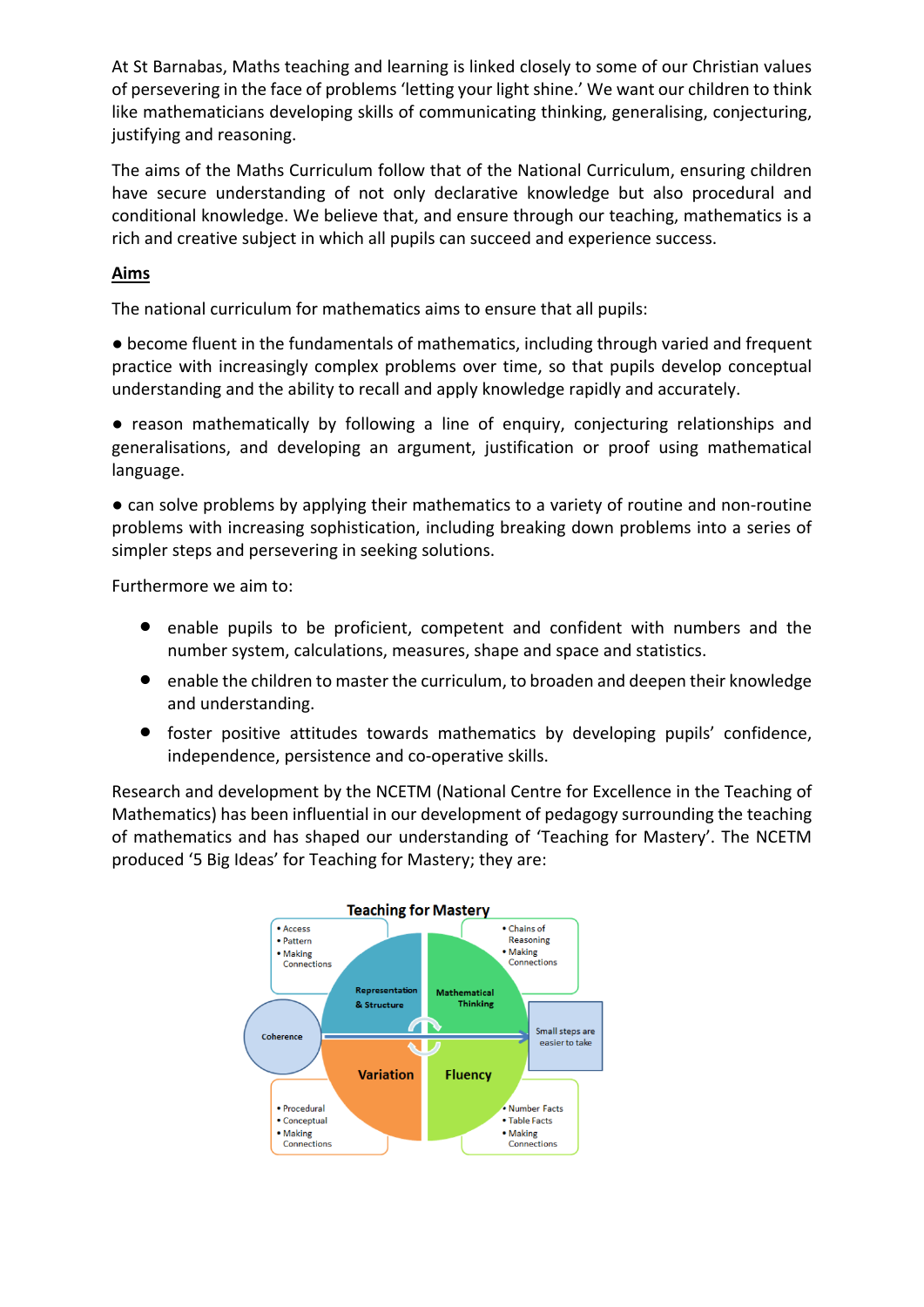### **Maths Ethos**

At St Barnabas CE Primary, we want the teaching and learning in maths to be celebrated and for children to understand the importance of it in their everyday lives. We want our children to articulate mathematically with confidence to make sense of the world around them and to use the idea of 'I know…so…' As such, we provide children with:

- opportunities to develop children's fluency.
- contextualised problems that allow them to make sense of the world.
- have high expectations for all pupils.
- make connections with different areas of maths and within other subjects.

#### **What is 'Teaching for Mastery'?**

Teaching maths for mastery involves employing approaches that help pupils to develop a deep and secure knowledge and understanding of mathematics at each stage of their learning, so that by the end of every school year or Key Stage, pupils will have acquired mastery of the mathematical facts and concepts they've been exposed to, equipping them to move on confidently and securely to more advanced material. Two fundamental points need to be considered:

(1) Acquiring mastery of mathematics is something for all pupils.

(2) Teaching for mastery approaches can enable all pupils (with only a tiny proportion of exceptions) to succeed in maths.

If understanding in any mathematical area is deep (not superficial) then it will mean the learner has recognised and grasped connections between the concept in question and concepts in other areas of maths. Vitally, because maths continually builds on itself, it will mean they will have developed secure, lasting mathematical understanding on which they can build more advanced mathematical ideas at the next stage in their learning.

#### **Teaching and Learning**

Across EYFS, KS1/2, we want our children to develop a strong sense of number, to ensure children are equipped with firm foundations that will benefit all areas of the maths curriculum.

In EYFS and KS1 we adopt the Mastering Number Sense program, where small steps are taken for children to understand the sense of number. Children in EYFS are encouraged to become confident in subitising, whilst in KS1 children use Rekenrek either practically or digitally, to build firm knowledge of number bonds and relationships.

Across KS1 and 2 teachers plan well sequenced lessons, that build on previous learning using the prioritisation materials developed by NCETM. These materials are closely linked to the ready to progress materials, which ensure children have developed the core concepts for their year group, to enable them to access the next stage of their learning. To enhance and provide further reasoning and problem solving activities, teachers carefully select appropriate material from Whiterose, Gareth Metcalfe, Deepening Understanding or Grammarsaurus.

From Year 1 upwards, we adopt a 5-part lesson model approach. This is

- 1. Fluency practise
- 2. Hook
- 3. Sharing responses to the hook
- 4. Refining methods discussed
- 5. Intelligent practise